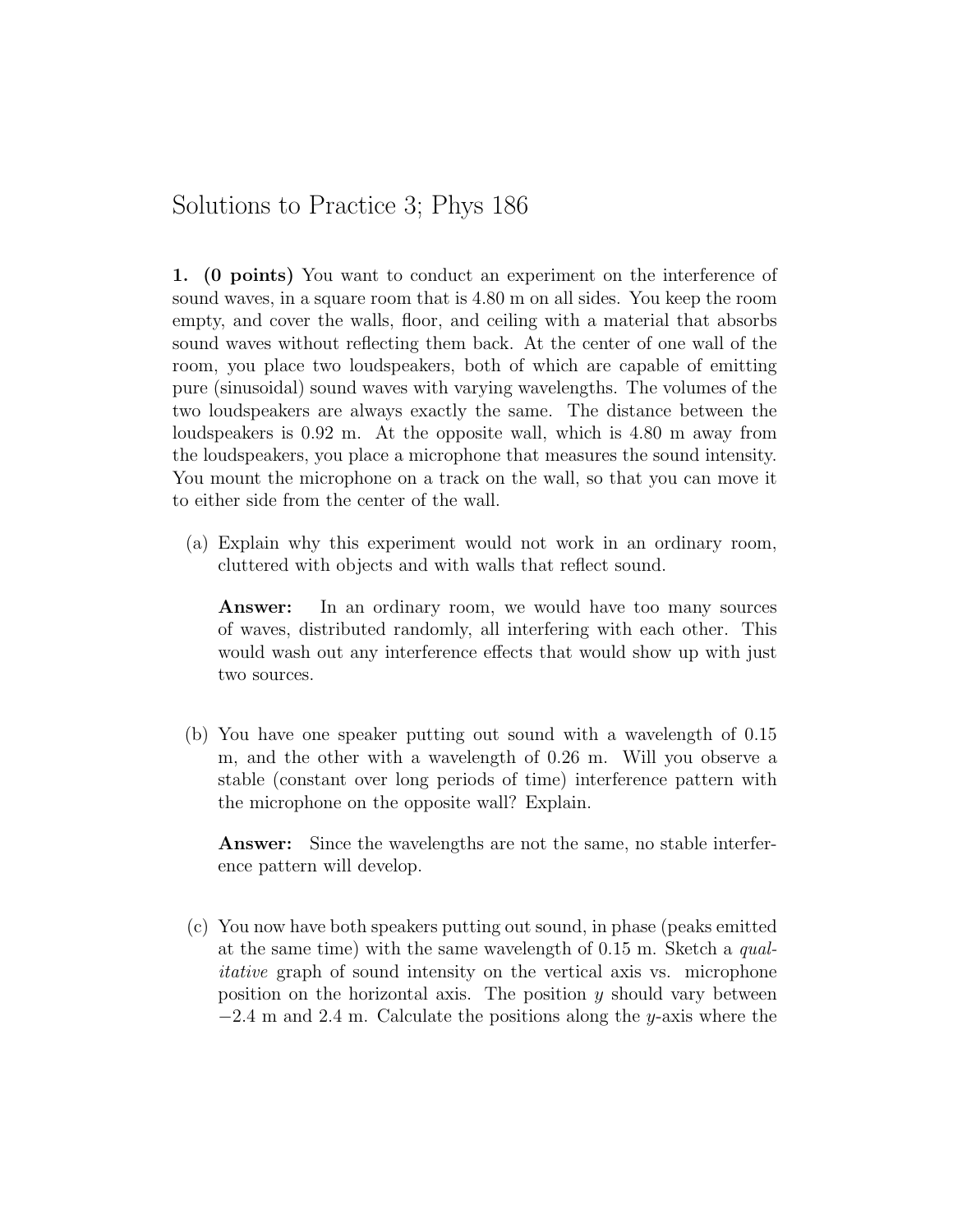intensity peaks are located, and indicate how many peaks will be seen from  $y = -2.4$  m to 2.4 m.

Answer: This is a double slit experiment, with a characteristic interference pattern. We can calculate the peaks using  $\sin \theta = m\lambda/d$ , with  $\theta$  as the angle on a right triangle with sides of y and 4.8 m. Therefore the peak locations are

$$
y = (4.8 \text{ m}) \tan \left( \sin^{-1} \frac{m(0.15 \text{ m})}{(0.92 \text{ m})} \right)
$$

with  $m = 0, \pm 1, \pm 2, \ldots$  The central peak is  $m = 0$ , giving  $y = 0$ . For  $m = \pm 1$ ,  $y = \pm 0.79$  m. For  $m = \pm 2$ ,  $y = \pm 1.65$  m. For  $m = \pm 3$ ,  $y = \pm 2.7$  m, which will not be detected. So five peaks will be seen.

2. (0 points) Electric power transmission lines are set up to minimize resistive power losses over long distances. Here is a simplified model of a circuit with a power plant, power lines, and a city consuming power. The power plant is a battery, which supplies a voltage  $V_0$  and puts out a current  $I_0$ . The power lines are a fixed resistance R. And we will represent the city as a device that simply consumes a constant power,  $P_c$ .



(a) The power supplied by the battery is  $P_0 = V_0I_0$ . Show that this is so, using the relationship of voltage to charge  $q$  and energy difference  $\Delta U_E$ , and the relationship of current to charge q and time  $\Delta t$ .

Answer: Power is the rate that energy is extracted from the battery,  $P = \frac{d}{dt}U_E$ , or in our non-calculus terms,  $P = \Delta U_E/\Delta t$ . The relationship between voltage and energy is  $qV_0 = \Delta U_E$  where q is electric charge. Current is the rate at which charges go by, so  $I_0 = q/\Delta t$ .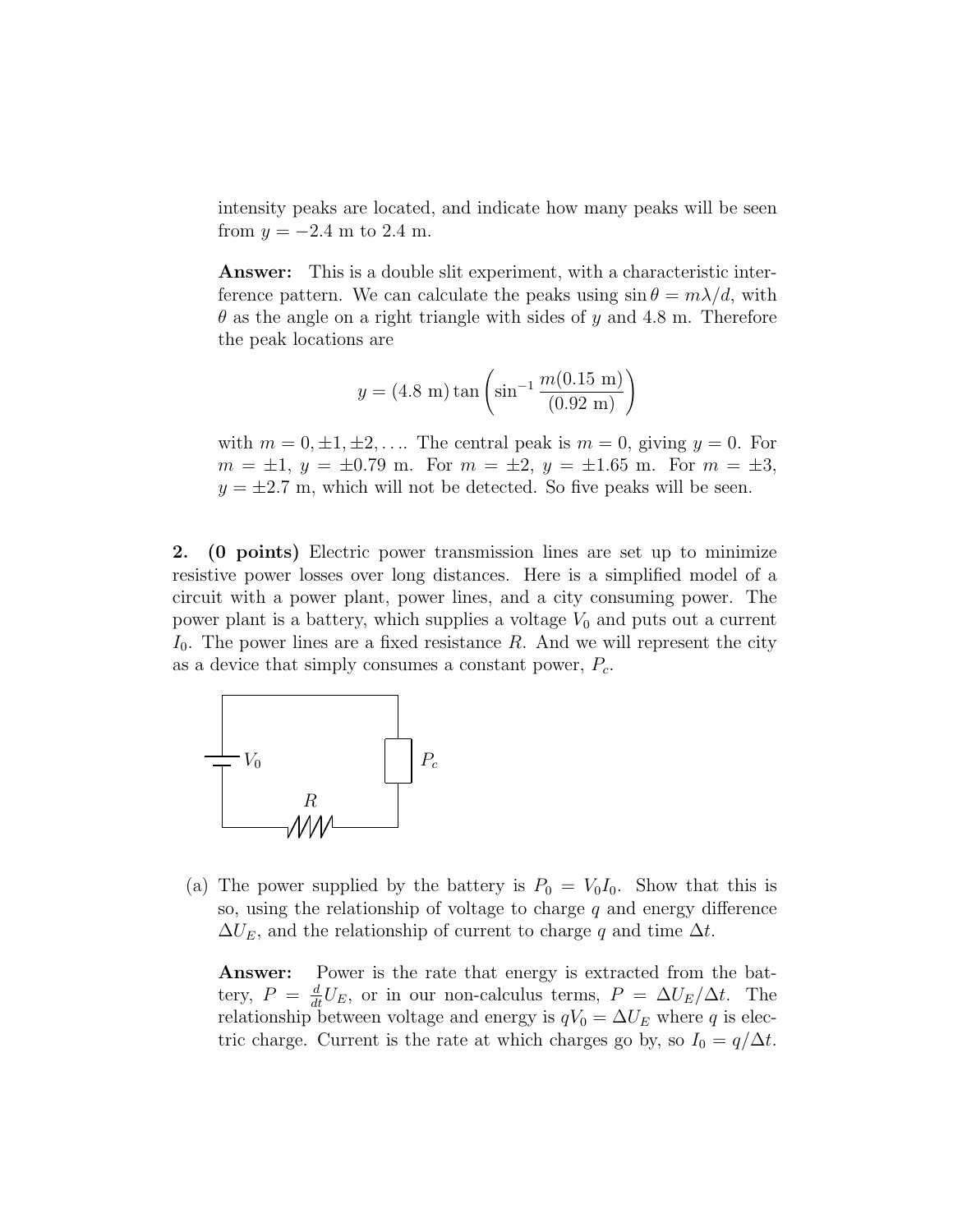Therefore

$$
V_0 I_0 = \left(\frac{\Delta U_E}{q}\right) \left(\frac{q}{\Delta t}\right) = \frac{\Delta U_E}{\Delta t} = P_0
$$

(b) In the circuit above, the power supplied by the battery is  $P_0 > P_c$ . Show that the power lost to dissipation by R becomes smaller as  $V_0$ becomes larger. Hence power lines operate at very high voltages to minimize the loss.

Answer: Energy conservation means that the power dissipated by R and used by the city must be supplied by the battery:  $P_0 = P_R + P_c$ . It's a circuit with one loop and no junctions, so the same current  $I_0$ goes through  $r$  and the battery. Therefore

$$
V_0 I_0 = I_0^2 R + P_c
$$

To minimize  $P_R$ ,  $I_0$  has to be as small as possible. But  $P_c$  is a constant, and the battery must supply  $P_0 > P_c$ . This means that lowering  $I_0$  can only happen if  $V_0$  is increased at the same time. So we end up with high voltage power lines.

**3.** (0 points) If you have a glass of water with a mass  $m_1$  and volume  $V_1$ , and another with mass  $m_2$  and volume  $V_2$ , and you combine them, you get a total mass of  $m_1 + m_2$  and a total volume of  $V_1 + V_2$ .

Let's define the volume of a black hole as the volume within the sphere with the radius  $r$  we calculated in class for the event horizon a black hole of mass m. In that case, let's say we have a black hole with a mass  $m_1$  and volume  $V_1$ , and another with mass  $m_2$  and volume  $V_2$ , and these black holes merge. Will the total mass of the new black hole be less than, equal, or greater than  $m_1 + m_2$ ? Will the total volume be less than, equal, or greater than  $V_1 + V_2$ ?

**Answer:** For the event horizon,  $r \propto m$ , while the volume  $V \propto r^3$ . The merged black hole will have mass  $m_1 + m_2$ —there could be some energy lost to gravitational waves, but this will be negligible compared to the black hole masses. But then, the new radius will be  $r_1 + r_2 \propto m_1 + m_2$ . Therefore the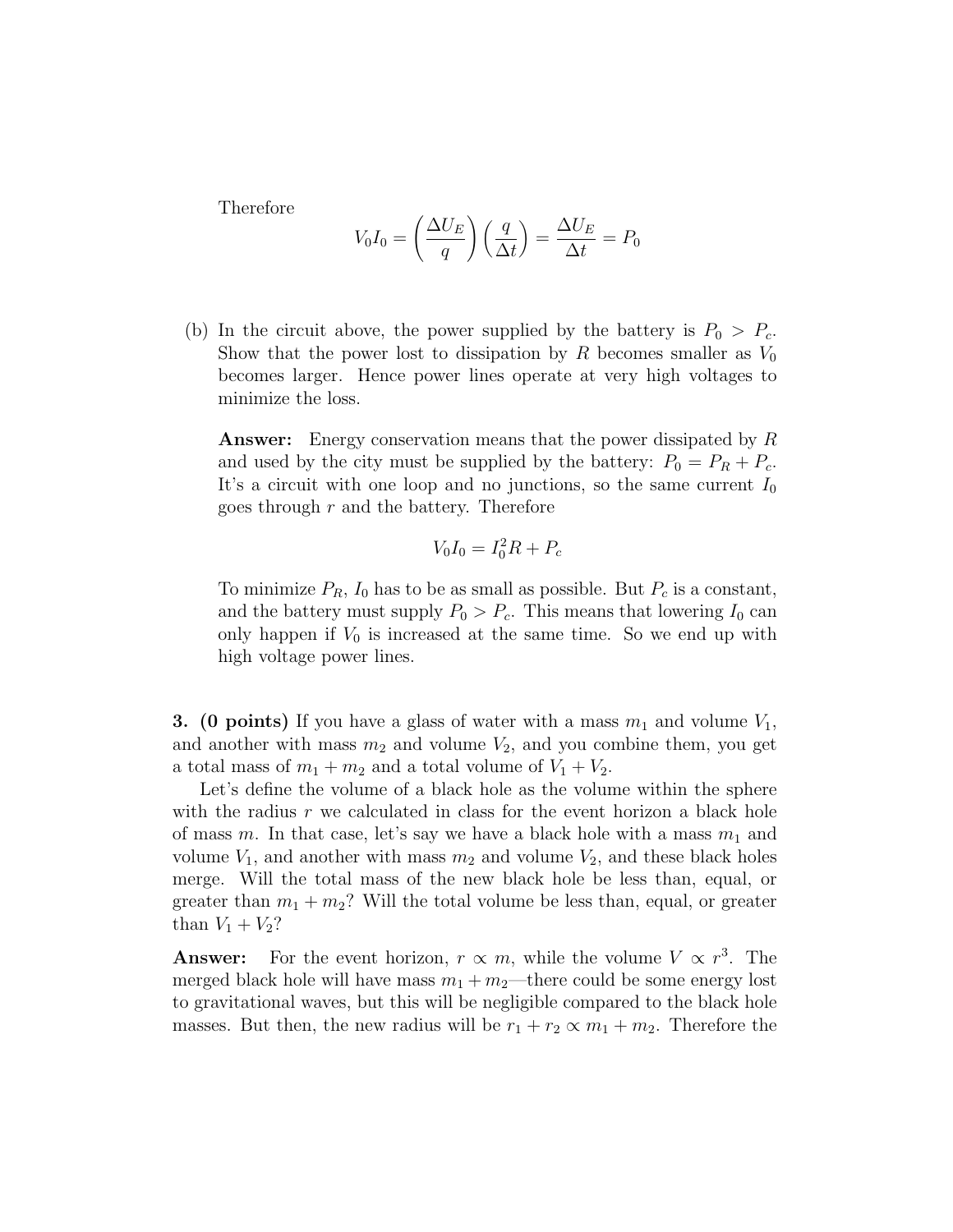new volume will be proportional to  $(r_1+r_2)^3 > r_1^3+r_2^3$ . Therefore  $V > V_1+V_2!$ 

4. (0 points) You have a radioactive sample that is a mixture of an  $\alpha$ emitter and a  $\beta$ -emitter. The  $\alpha$ -emitting isotope contributes an initial activity of 10.0 counts/second, and has a half-life of 1.0 day. The  $\beta$ -emitting isotope initially contributes 5 counts/second, and has a half-life of 10.0 days.

(a) On the following graph, sketch the  $\alpha$ ,  $\beta$ , and total activity values vs time. Find exact activities for all three  $(\alpha, \beta, \text{total})$  for days 1, 5, and 10.

**Answer:** The  $\alpha$  graph is a rapid exponential decay, while the  $\beta$  graph is a slower exponential decay. The total activity is the sum of these two exponentials. If  $A_{0\alpha}$  and  $A_{0\beta}$  refer to the initial activities, this is

$$
A_{0\alpha}e^{-(\ln 2)t/t_{\alpha}} + A_{0\beta}e^{-(\ln 2)t/t_{\beta}}
$$

After day 1:  $A_{\alpha} = A_{0\alpha} 2^{-1/1} = 5$  cps,  $A_{\beta} = A_{0\beta} 2^{-1/10} = 4.67$  cps,  $A_{\alpha+\beta} = A_{\alpha} + A_{\beta} = 9.67$  cps. After day 5:  $A_{\alpha} = A_{0\alpha} 2^{-5/1} = 0.32$  cps,  $A_{\beta} = A_{0\beta} 2^{-5/10} = 3.54$  cps,  $A_{\alpha+\beta} = A_{\alpha} + A_{\beta} = 3.86$  cps. After day 10:  $A_{\alpha} = A_{0\alpha} 2^{-10/1} = 0.01$  cps,  $A_{\beta} = A_{0\beta} 2^{-10/10} = 2.5$  cps,  $A_{\alpha+\beta} = A_{\alpha} + A_{\beta} = 2.51$  cps.

(b) The shape of this total activity graph is different than what you would get if you had a pure  $\alpha$  or pure  $\beta$ -emitter. How so? Explain using the appropriate math.

Answer: The shape of a graph that is the sum of two exponential decays is different from an exponential decay. In other words, there is no value  $\tau$  such that  $a e^{-t/\tau} = b e^{-t/\tau_\alpha} + c e^{-t/\tau_\beta}$  when  $b \neq 0$  and  $c \neq 0$ .

5. (0 points) Consider a particle with mass m confined to a 1D box, so that it is impossible to find the particle outside  $0 \leq x \leq L$ . Other than the confinement, the particle is not interacting with anything, so its energy is